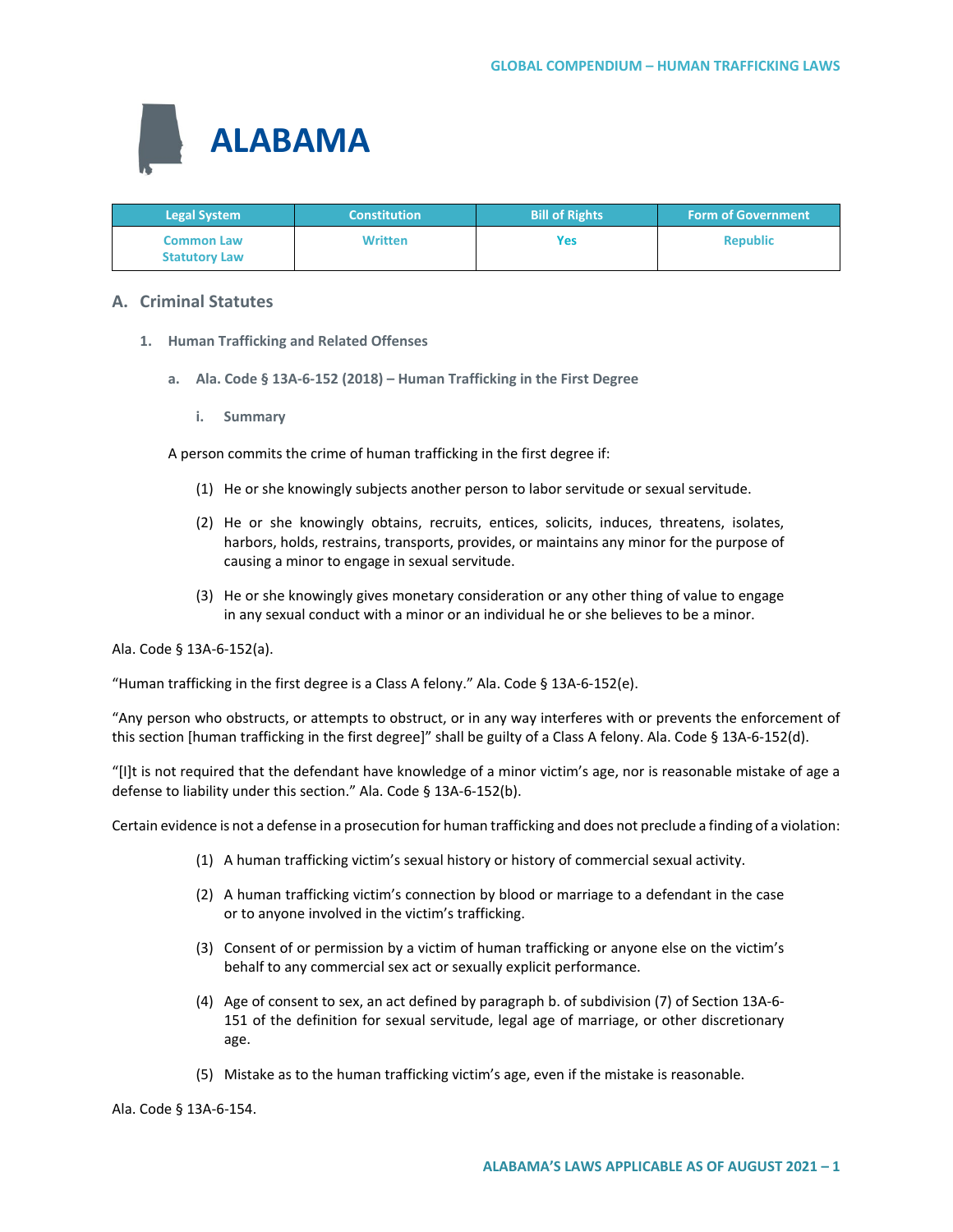A corporation, or any other legal entity other than an individual, may be prosecuted for human trafficking in the first degree for an act or omission only if an agent of the corporation or entity performs the conduct which is an element of the crime while acting within the scope of his or her office or employment and on behalf of the corporation or entity, and the commission of the crime was either authorized, requested, commanded, performed, or within the scope of the person's employment on behalf of the corporation or entity or constituted a pattern of conduct that an agent of the corporation or entity knew or should have known was occurring.

Ala. Code § 13A-6-152(c).

**ii. Sentencing**

The sentence for a Class A felony shall be imprisonment for life or between 10 to 99 years. Ala. Code § 13A-5-6(a). A fine of up to USD 60,000 may also be imposed. Ala. Code § 13A-5-11(a). In addition, where a person is convicted of a Class A felony sex offense involving a child below the age of 12, "the sentencing judge shall impose an additional penalty of not less than 10 years of post-release supervision …." Ala. Code § 13A-5-6(c).

In addition to any other penalty, a person convicted of human trafficking shall pay a fine of USD 500, to be credited to the Alabama Crime Victims Compensation Fund and used to compensate victims of prostitution and human trafficking. Ala. Code § 13A-12-125.

A person convicted of human trafficking must "pay mandatory restitution to the victim, prosecutorial, or law enforcement entity." Ala. Code § 13A-6-155(a).

**iii. Statute of Limitations**

Pursuant to Alabama Code § 15-3-1, felonies generally have a statute of limitations of five years. Ala. Code §§ 15-3- 1, 13A-6-158. There is no statute of limitations for human trafficking for sexual servitude involving a victim under 16 years of age. Ala. Code § 15-3-5(a)(4).

- **b. Ala. Code § 13A-6-153 (2018) – Human Trafficking in the Second Degree**
	- **i. Summary**

A person commits the crime of human trafficking in the second degree if:

- (1) A person knowingly benefits, financially or by receiving anything of value, from participation in a venture or engagement for the purpose of sexual servitude or labor servitude.
- (2) A person knowingly recruits, entices, solicits, induces, harbors, transports, holds, restrains, provides, maintains, subjects, or obtains by any means another person for the purpose of labor servitude or sexual servitude.

Ala. Code § 13A-6-153(a).

"Human trafficking in the second degree is a Class B felony." Ala. Code § 13A-6-153(b).

"Any person who obstructs, or attempts to obstruct, or in any way interferes with or prevents the enforcement of this section [human trafficking in the second degree] shall be guilty of a Class B felony." Ala. Code § 13A-6-153(a)(4).

Certain evidence is not a defense in a prosecution for human trafficking and does not preclude a finding of a violation:

(1) A human trafficking victim's sexual history or history of commercial sexual activity.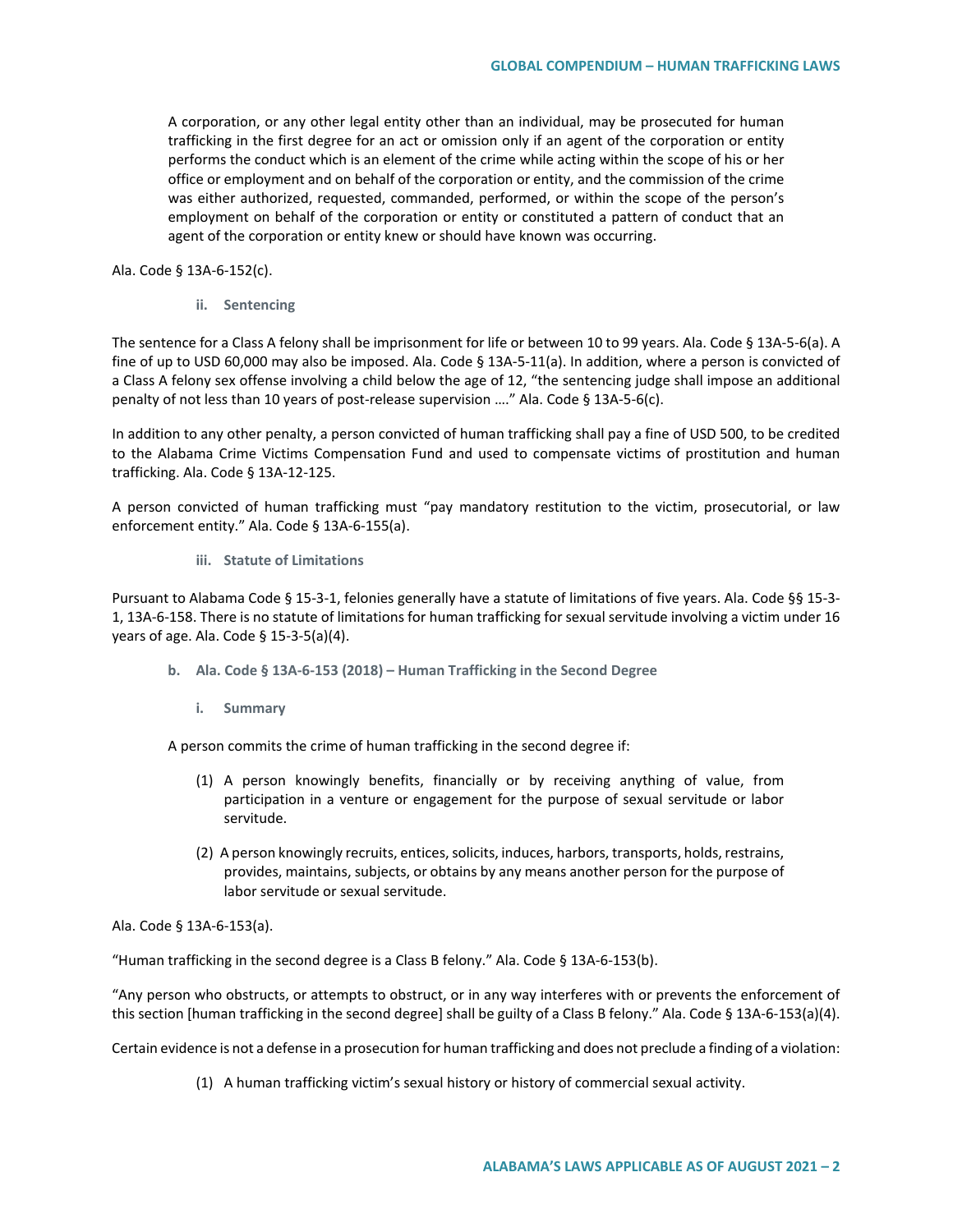- (2) A human trafficking victim's connection by blood or marriage to a defendant in the case or to anyone involved in the victim's trafficking.
- (3) Consent of or permission by a victim of human trafficking or anyone else on the victim's behalf to any commercial sex act or sexually explicit performance.
- (4) Age of consent to sex, an act defined by paragraph b. of subdivision (7) of Section 13A-6- 151 of the definition for sexual servitude, legal age of marriage, or other discretionary age.
- (5) Mistake as to the human trafficking victim's age, even if the mistake is reasonable.

#### Ala. Code § 13A-6-154.

A corporation, or any other legal entity other than an individual, may be prosecuted for human trafficking in the second degree for an act or omission only if an agent of the corporation or entity performs the conduct which is an element of the crime while acting within the scope of his or her office or employment and on behalf of the corporation or entity, and the commission of the crime was either authorized, requested, commanded, performed, or within the scope of the person's employment on behalf of the corporation or entity or constituted a pattern of conduct that an agent of the corporation or entity knew or should have known was occurring.

Ala. Code § 13A-6-153(a)(3).

**ii. Sentencing**

A sentence for a Class B felony shall be for imprisonment for two to 20 years. Ala. Code § 13A-5-6(a)(2). A fine of up to USD 30,000 may also be imposed. Ala. Code § 13A-5-11(a)(2).

In addition to any other penalty, a person convicted of human trafficking shall pay a fine of USD 500, to be credited to the Alabama Crime Victims Compensation Fund and used to compensate victims of prostitution and human trafficking. Ala. Code § 13A-12-125.

A person convicted of human trafficking must "pay mandatory restitution to the victim, prosecutorial, or law enforcement entity." Ala. Code § 13A-6-155.

**iii. Statute of Limitations**

Pursuant to Alabama Code § 15-3-1, felonies generally have a statute of limitations of five years. There is no statute of limitations for human trafficking for sexual servitude involving a victim under 16 years of age. Ala. Code § 15-3- 5(a)(4).

**c. Ala. Code § 13A-6-156 (2010) – Forfeiture**

Individuals who commit the offense of human trafficking in the first or second degree shall forfeit to the state any profits or proceeds and any interest in property that they acquired or maintained as a result of the offense. "Any assets seized will first be used to pay restitution to trafficking victims and subsequently to pay damages awarded to victims in a civil action [lawsuit]. Any remaining assets shall go toward the cost of the investigation and prosecution and the remaining assets shall be remitted to funding the Alabama Crime Victims Compensation Fund." Ala. Code § 13A-6-156.

**d. Ala. Code § 13A-6-159 (2010) – Affirmative Defense** 

A human trafficking victim has an affirmative defense in a prosecution for prostitution or sexually explicit performance done as a result of labor or sexual servitude. *See* Ala. Code § 13A-6-159.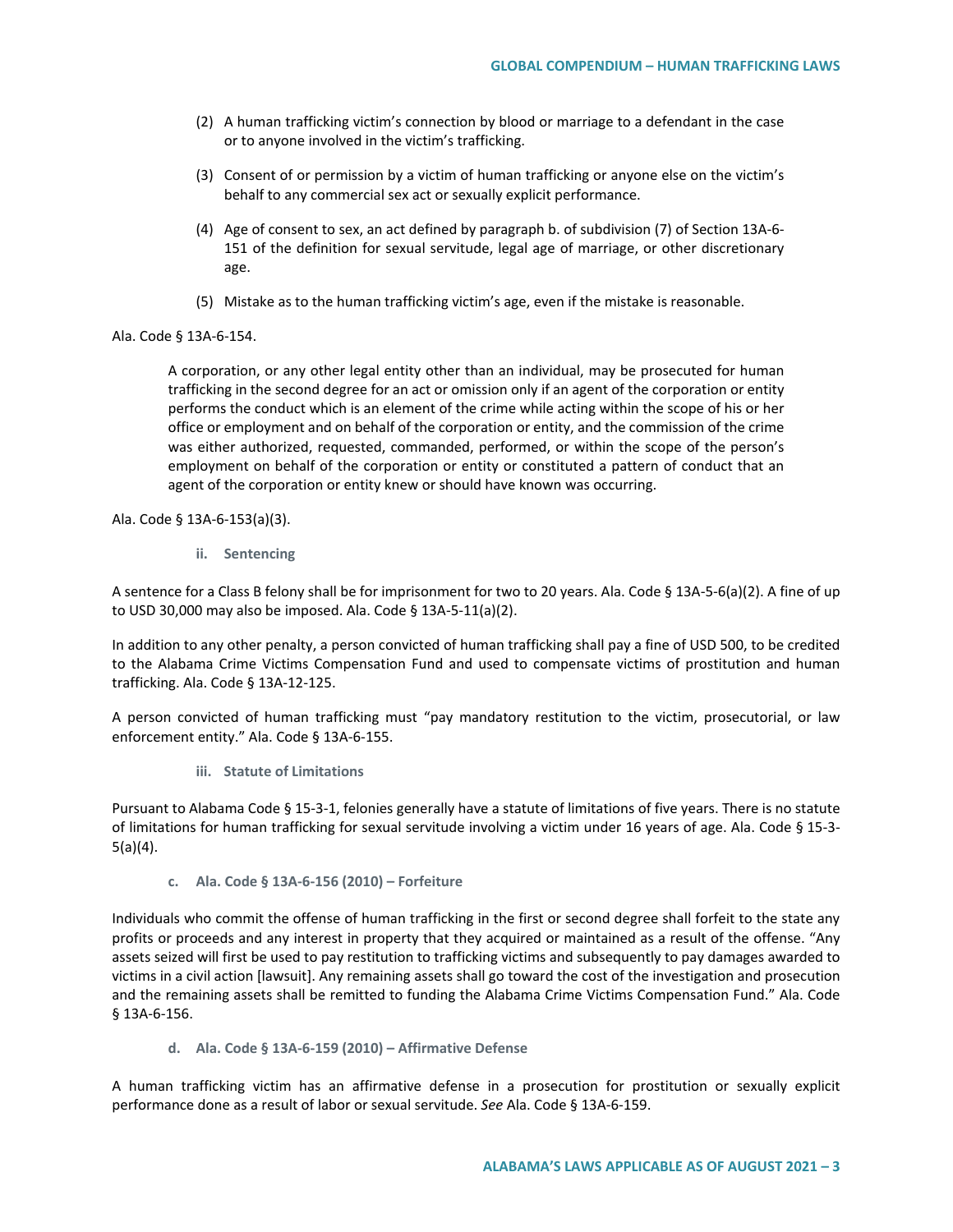#### **e. Ala. Code § 13A-12-123 (1975) – Sexually Exploited Child**

A "sexually exploited child," defined to include a sex trafficking victim who allegedly committed prostitution, shall be treated pursuant to section 13A-6-181 (Fines; Counseling or Educational Training Programs; Pretrial Diversion Program). Ala. Code § 13A-12-123. If a child sex trafficking victim is convicted of prostitution, they will be fined USD 500 for an initial conviction, and may be ordered to attend counseling. Ala. Code § 13A-6-181. If the child sex trafficking victim has no prior convictions, the judge may admit the child into a pretrial diversion program. Ala. Code § § 13A-6-181(e).

**2. Online Child Sexual Exploitation and Child Pornography Offenses**

Ala. Code § 13A–6–121 – Facilitating Solicitation of Unlawful Sexual Conduct with a Child

Ala. Code § 13A–6–122 – Electronic Solicitation of a Child

Ala. Code § 13A–6–123 – Facilitating the On-Line Solicitation of a Child

Ala. Code § 13A–6–124 – Traveling to Meet a Child for an Unlawful Sex Act

Ala. Code § 13A–6–125 – Facilitating the Travel of a Child for an Unlawful Sex Act

Ala. Code § 13A-12-191 – Dissemination or Public Display of Obscene Matter Containing Visual Depiction of Persons Under 17 Years of Age Involved in Obscene Acts

Ala. Code § 13A-12-192 – Possession and Possession with Intent to Disseminate Obscene Matter Containing Visual Depiction of Persons Under 17 Years of Age Involved in Obscene Acts

Ala. Code § 13A-12-193 – Proof of Age of Person Contained in Visual Depiction; Inferences as to Age

Ala. Code § 13A-12-194 – Identity of Person Engaged in Obscene Act Not Required

Ala. Code § 13A-12-195 – Indication of Commercial Exploitation of Matter for Prurient Appeal May Be Considered in Determining Whether Matter Appeals to Prurient Interest, Etc.

Ala. Code § 13A-12-196 – Parents or Guardians Permitting Children to Engage in Production of Obscene Matter Guilty of Class A Felony

Ala. Code § 13A-12-197 – Production of Obscene Matter Containing Visual Depiction of Person Under 17 Years of Age Involved in Obscene Acts

Ala. Code § 13A-12-198 – Forfeiture of Equipment, Materials, Vehicles, Etc., Used in Production, Transportation, Dissemination, Etc., of Obscene Matter

**3. Ala. Code §§ 15-20A** *et seq.* **(1975) – Sex Offender Registration** 

With limited exceptions, every person found guilty of a "sex offense" must register as a sex offender. Ala. Code § 15-20A-3(a). "Sex offense" for registration purposes includes violation of the Alabama Child Pornography Act, electronic solicitation of a child, facilitating the online solicitation of a child, and human trafficking in the first and second degree, provided that the offense involves sexual servitude. Ala. Code § 15-20A-5.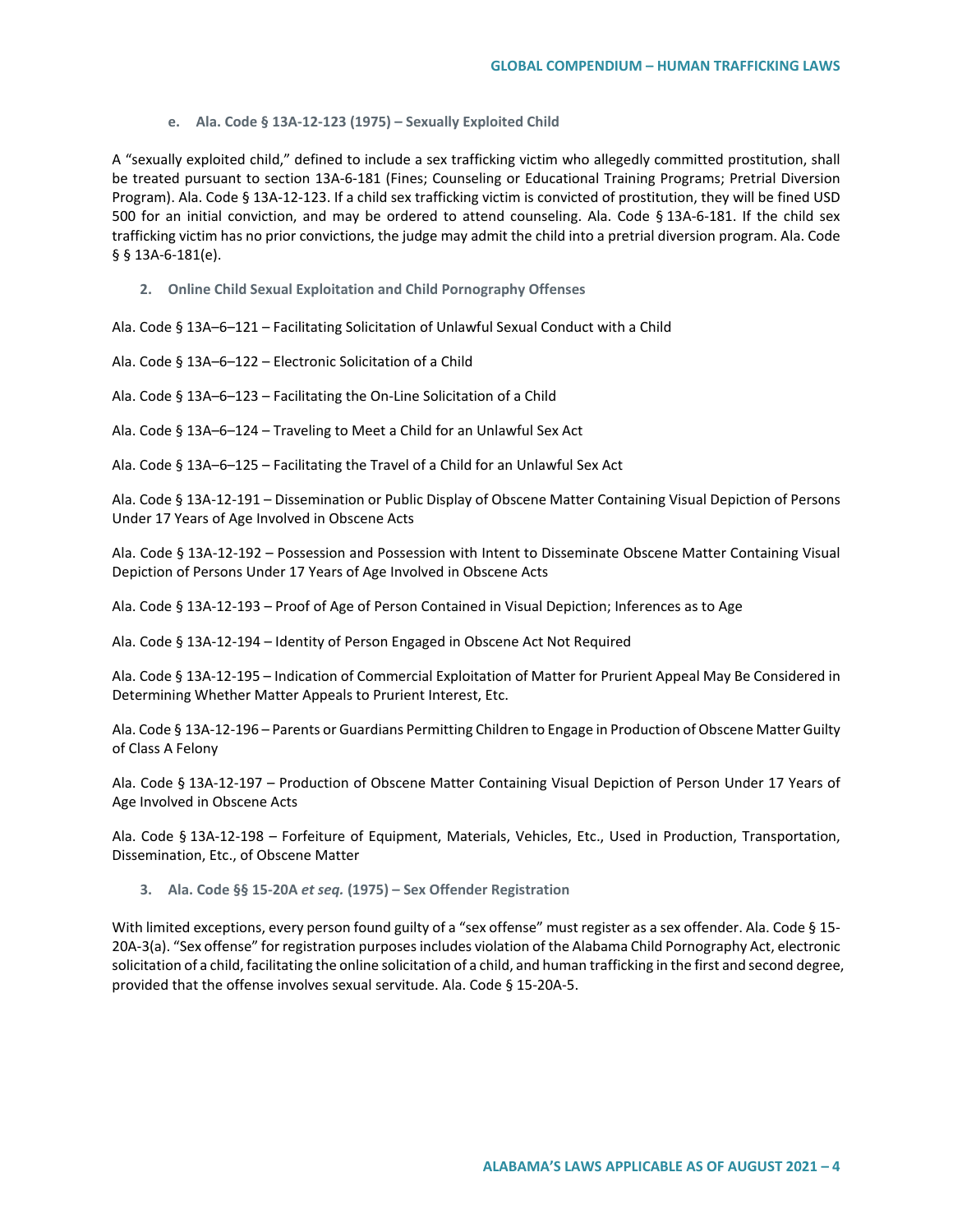# **B. Civil Liability Statutes**

- **1. Ala. Code § 13A-6-157 (2018) – Civil Lawsuits by Human Trafficking Victims**
	- **a. Summary**

A victim of human trafficking may bring a civil lawsuit for damages and other relief. Ala. Code § 13A-6-157(a). Venue is in the county where the offense was committed or in any other county into or through which the victim may have been carried in commission of the crime. Ala. Code § 13A-6-157(b).

**b. Damages and Other Relief**

The court may award actual damages, compensatory damages, punitive damages, injunctive relief, and any other appropriate relief. Where the defendant's acts were willful and malicious, the court must award three times the amount of actual damages. Ala. Code § 13A-6-157(c). A prevailing plaintiff will also be awarded attorney's fees and costs. Ala. Code § 13A-6-157(d).

This section does not preclude any other remedy available to the victim under state or federal law. Ala. Code § 13A-6-157(f).

**c. Statute of Limitations**

The statute of limitations for adult human trafficking victims to bring lawsuits is "five years from the date the victim was removed or escaped from the human trafficking situation." Ala. Code § 13A-6-158(a)(1). The limitations period does not begin to run until the plaintiff discovers both that the sex trade act occurred and that the defendant was responsible for, or profited from the sex trade act. Ala. Code § 13A-6-158(b). It will also be "suspended where [the victim] could not have reasonably discovered the crime due to circumstances resulting from the human trafficking situation, such as psychological trauma, cultural and linguistic isolation, and the inability to access services." Ala. Code § 13A-6-158(a)(3).

The limitations period does not begin running until (a) a minor has reached the age of majority, Ala. Code § 13A-6- 158(b)(1), or (b) the last sex trade act committed by the defendant against the victim, Ala. Code § 13A-6-158(b)(3).

The limitations period is tolled during the time when the plaintiff has a disability that makes it impossible or impractical for the plaintiff to bring a lawsuit. "Disability includes, but is not limited to, insanity, imprisonment, or other incapacity or incompetence." Ala. Code § 13A-6-158(b)(2).

The limitations period also is tolled when the plaintiff is subject to threats, intimidation, manipulation, or fraud perpetrated by the defendant or any person acting in the defendant's interest. Ala. Code § 13A-6-158(b)(4).

**2. Ala. Code § 13A-6-157.1 (2018) – Lawsuits by Alabama Attorney General**

In addition to any other remedy, the Attorney General may sue any person, corporation, or any other legal entity to enjoin human trafficking. Ala. Code § 13A-6-157.1(a). The Attorney General may also sue to recover actual damages for victims. Ala. Code § 13A-6-157.1(b).

A civil lawsuit by the Attorney General has no limitations period. Ala. Code § 13A-6-158(c).

**3. Ala. Code § 13A-6-162 (2018) – Violations; Civil Penalties**

Any person, corporation, or other legal entity who engages in any act or practice that violates Alabama's human trafficking laws is liable for a civil penalty of up to USD 50,000 for each violation. Ala. Code § 13A-6-162(a).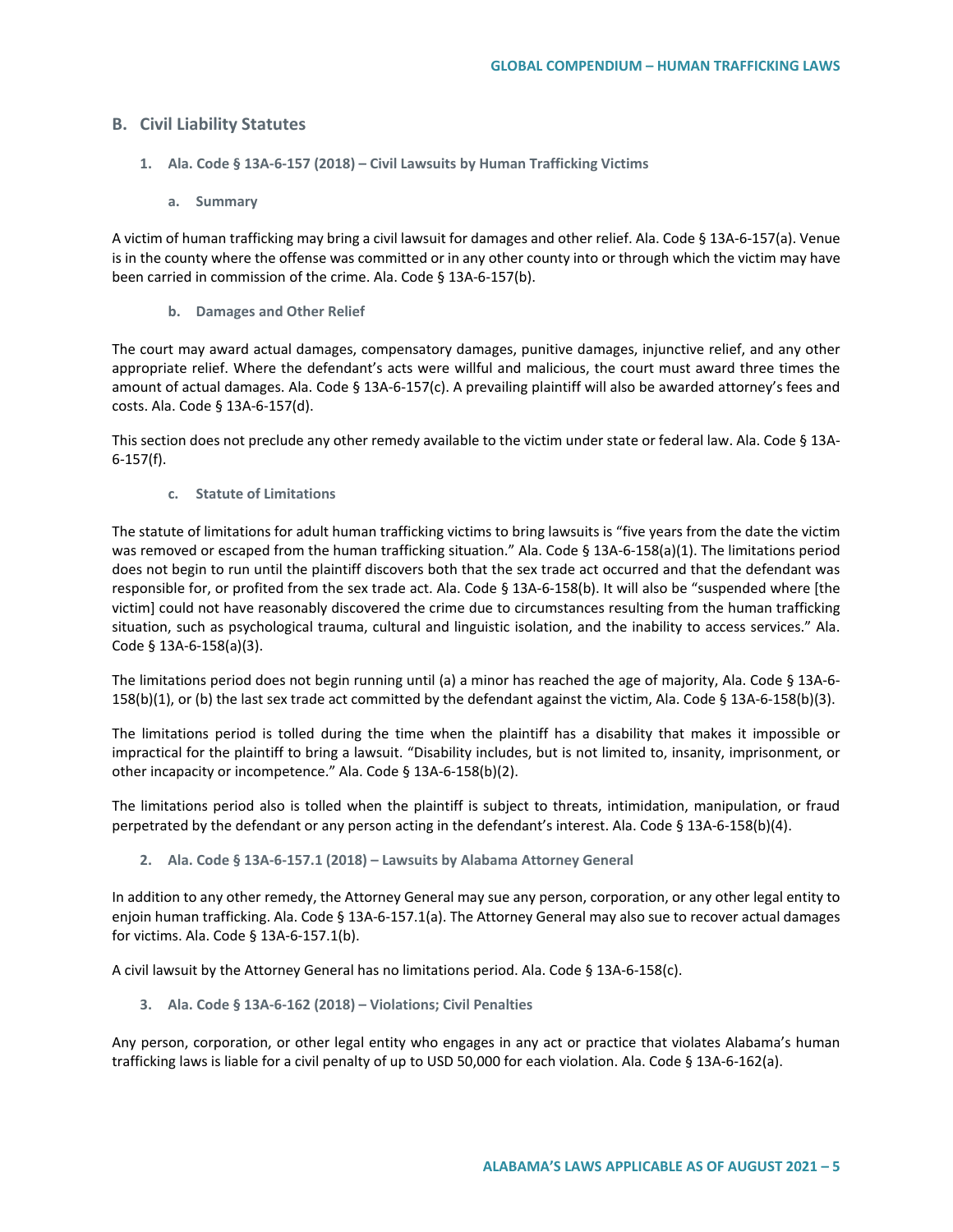Any person, corporation, or other legal entity who violates an injunction or order issued under Alabama's human trafficking statutes shall forfeit and pay a civil penalty of not more than USD 75,000 per violation and shall be held in contempt. Ala. Code § 13A-6-162(b). Upon a continuing, willful violation and a petition by the Attorney General, a court may remove or suspend the entity's right to do business in Alabama. Ala. Code § 13A-6-162(c).

In any successful lawsuit brought by the Attorney General, the court shall award the office of the Attorney General reasonable attorney's fees and costs. Ala. Code § 13A-6-162(d).

All penalties recovered shall be credited to the Attorney General's Special Revenue Account for the purpose of implementing and enforcing Alabama's human trafficking laws. Ala. Code § 13A-6-162(e).

### **C. Additional Statutes Specific to Human Trafficking**

**1. Ala. Code § 13A-6-170 (2019) – Posting of National Human Trafficking Resource Center Hotline in Certain Establishments**

Certain establishments must post information about the National Human Trafficking Resource Center hotline: establishments that require a liquor or alcoholic beverage license and do not also have a food or beverage permit; any hotel that has been cited as a nuisance for prostitution; any massage parlor that has been cited as a nuisance for prostitution or where an employee has been cited with violating section 45-13-41 (massage parlor license requirements and unlawful activities); any airport, train station, or bus station; and any business that provides stripteasing or topless entertaining. Ala. Code § 13A-6-170(a).

**2. Ala. Code § 15-27-1 (2021) – Petition to Expunge Records Relating to Misdemeanor Offense, Driving Violation, or Municipal Ordinance Violation**

A person may petition to expunge records relating to a charge for a misdemeanor criminal offense, a driving violation, or a violation of a municipal ordinance committed because the person was being trafficked. Ala. Code § 15-27-1(a)(8).

**3. Ala. Code § 15-27-2 (2021) – Petition to Expunge Records Relating to Felony Offense**

A person may petition to expunge records relating to a charge for a non-violent felony offense, as well as charges for promoting prostitution, third-degree domestic violence, and production of obscene matter involving a person under 17, because the person was being trafficked. "Evidence that a person is a victim of human trafficking may include, but is not limited to, evidence that the person's trafficker was convicted of trafficking the person." Ala. Code § 15-27-2(a)(8).

A person may petition to expunge records relating to convictions for certain violent offenses, including promoting prostitution, third-degree domestic violence, and production of obscene matter involving a person under 17, because the person was being trafficked. Ala. Code § 15-27-2(b).

**4. Ala. Code § 16-60-117.1 (2020) – Commercial Driver Training on Recognition, Prevention, and Reporting of Human Trafficking**

All trade schools and junior colleges shall offer, as part of any commercial motor vehicle driving course curriculum, industry-specific training on the recognition, prevention, and reporting of human trafficking. Ala. Code § 16-60- 117.1(a). Private driver training schools shall use best efforts to incorporate in the course curriculum specific training on the recognition, prevention, and reporting of human trafficking. Ala. Code § 16-60-117.1(c).

**5. Wage Theft**

Alabama does not have a wage theft statute or any laws governing wage and hour issues. Employers are subject only to federal guidelines set forth by the U.S. Wage and Hour Division, a division of the U.S. Department of Labor.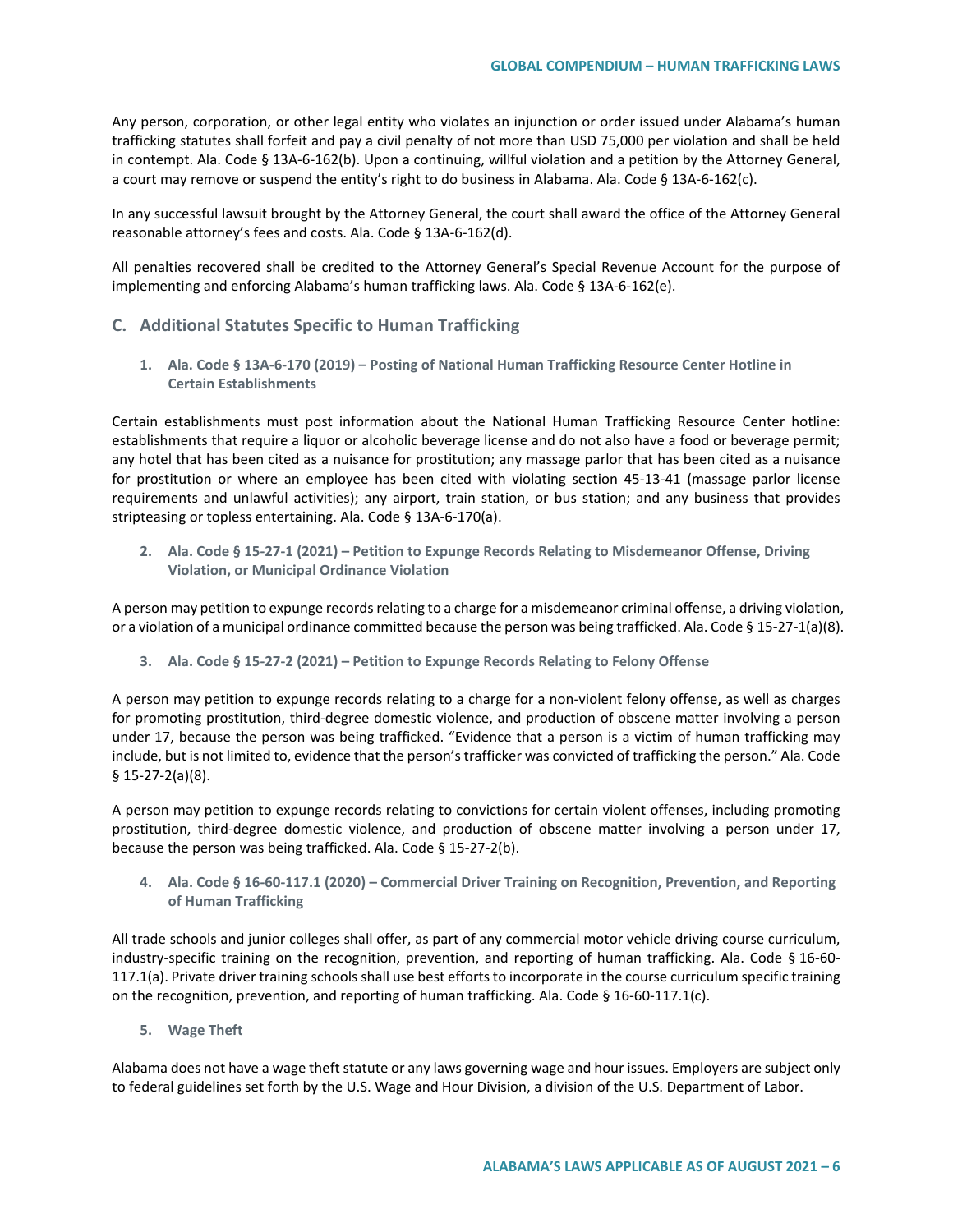More information can be found at[: https://labor.alabama.gov/Wage\\_and\\_Hour\\_Info.pdf.](https://labor.alabama.gov/Wage_and_Hour_Info.pdf)

- **D. Significant Cases**
	- **1.** *Alonso v. State***, 228 So. 3d 1093 (Ala. Crim. App. 2016)**

The defendant appealed a conviction of human trafficking in the first degree in violation of Ala. Code § 13A–6– 152(a)(2) on the ground that the statute was unconstitutionally void for vagueness. The appellate court rejected that argument, holding that the provisions provide "'both fair notice to the public [as to what] conduct is proscribed and minimal guidelines to aid officials in the enforcement of that proscription.'"

**E. Academic Research/Papers**

No academic research or papers were found regarding Alabama's human trafficking statutes.

- **F. Resources**
- Alabama Human Trafficking Task Force: <https://www.enditalabama.org/>
- Middle District of Alabama Human Trafficking Task Force (2019): <https://www.justice.gov/usao-mdal/human-trafficking-task-force>
- National Human Trafficking Hotline (Alabama): <https://humantraffickinghotline.org/state/alabama>
- North Alabama Human Trafficking Task Force (2020): <https://stnow.org/>
- Shared Hope International, Alabama Report Card (2019): [http://sharedhope.org/PICframe9/reportcards/PIC\\_RC\\_2019\\_AL.pdf](http://sharedhope.org/PICframe9/reportcards/PIC_RC_2019_AL.pdf)
- Shared Hope International, Alabama Analysis and Recommendations (2019): [http://sharedhope.org/PICframe9/analysis/PIC\\_AR\\_2019\\_AL.pdf](http://sharedhope.org/PICframe9/analysis/PIC_AR_2019_AL.pdf)
- U.S. Department of Health & Human Services, *Alabama: Efforts to Combat Human Trafficking* (2017): [https://nhttac.acf.hhs.gov/sites/default/files/2019-](https://nhttac.acf.hhs.gov/sites/default/files/2019-06/alabama_profile_efforts_to_combat_human_trafficking.pdf) [06/alabama\\_profile\\_efforts\\_to\\_combat\\_human\\_trafficking.pdf](https://nhttac.acf.hhs.gov/sites/default/files/2019-06/alabama_profile_efforts_to_combat_human_trafficking.pdf)

**Disclaimer:** The codes, laws, and other information cited in this summary may not contain the most recent versions of such information and provide certain information available as of the month and year cited at the bottom of each page. We make no warranties or guarantees about the accuracy, completeness, or adequacy of the information contained in this summary or the information linked to in this summary. Please check official sources.

This summary should not be construed as legal advice on any specific facts or circumstances. The contents are intended only for general information purposes and may not be quoted or referred to in any other publication or proceeding. The provision of this information does not constitute an attorney-client relationship. Any views set forth